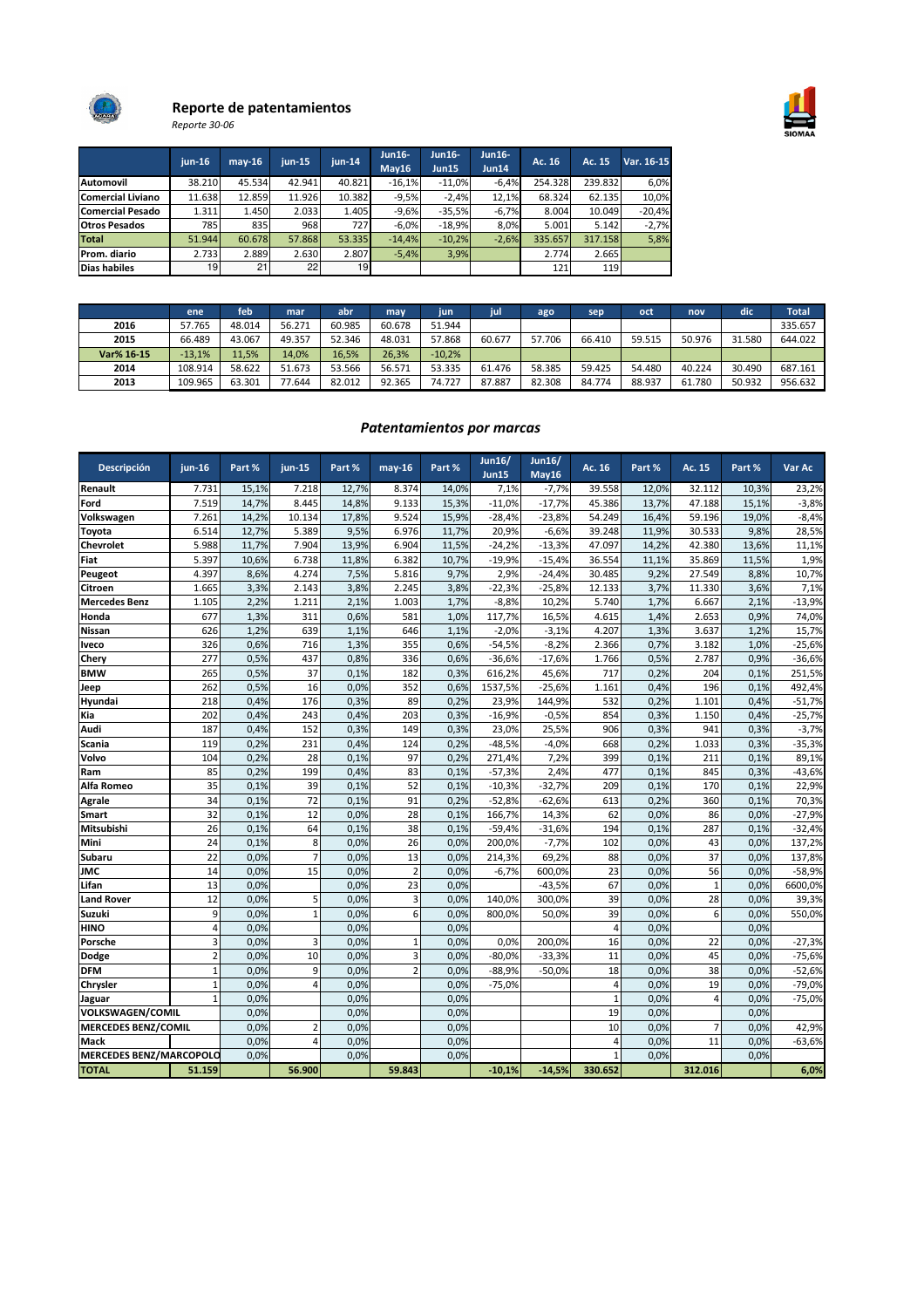

# Reporte de patentamientos

Reporte 30-06



| <b>AUTOS + LIVIANOS</b> |                |        |                |        |              |        |                               |                        |          |        |              |        |          |
|-------------------------|----------------|--------|----------------|--------|--------------|--------|-------------------------------|------------------------|----------|--------|--------------|--------|----------|
| Descripción             | $jun-16$       | Part % | jun-15         | Part % | $may-16$     | Part % | <b>Jun16/</b><br><b>Jun15</b> | <b>Jun16/</b><br>May16 | Ac. 16   | Part % | Ac. 15       | Part % | Var Ac   |
| Renault                 | 7.731          | 15,5%  | 7.180          | 13,1%  | 8.373        | 14,3%  | 7,7%                          | $-7,7%$                | 39.546   | 12,3%  | 31.970       | 10,6%  | 23,7%    |
| Ford                    | 7.331          | 14,7%  | 8.099          | 14,8%  | 8.858        | 15,2%  | $-9,5%$                       | $-17,2%$               | 44.048   | 13,7%  | 45.731       | 15,1%  | $-3,7%$  |
| Volkswagen              | 7.166          | 14,4%  | 9.938          | 18.1%  | 9.417        | 16.1%  | $-27,9%$                      | $-23,9%$               | 53.736   | 16,7%  | 58.162       | 19,3%  | $-7,6%$  |
| <b>Toyota</b>           | 6.514          | 13,1%  | 5.389          | 9,8%   | 6.976        | 12,0%  | 20,9%                         | $-6,6%$                | 39.248   | 12,2%  | 30.533       | 10,1%  | 28,5%    |
| <b>Chevrolet</b>        | 5.988          | 12,0%  | 7.904          | 14,4%  | 6.904        | 11,8%  | $-24,2%$                      | $-13,3%$               | 47.097   | 14,6%  | 42.380       | 14,0%  | 11,1%    |
| Fiat                    | 5.397          | 10,8%  | 6.738          | 12,3%  | 6.382        | 10,9%  | $-19,9%$                      | $-15,4%$               | 36.554   | 11,3%  | 35.869       | 11,9%  | 1,9%     |
| Peugeot                 | 4.397          | 8,8%   | 4.274          | 7,8%   | 5.816        | 10,0%  | 2,9%                          | $-24,4%$               | 30.485   | 9,5%   | 27.549       | 9,1%   | 10,7%    |
| <b>Citroen</b>          | 1.665          | 3,3%   | 2.143          | 3,9%   | 2.245        | 3,8%   | $-22,3%$                      | $-25,8%$               | 12.133   | 3,8%   | 11.330       | 3,8%   | 7,1%     |
| Honda                   | 677            | 1,4%   | 311            | 0.6%   | 581          | 1,0%   | 117,7%                        | 16,5%                  | 4.615    | 1,4%   | 2.653        | 0,9%   | 74,0%    |
| <b>Nissan</b>           | 626            | 1,3%   | 639            | 1,2%   | 646          | 1,1%   | $-2,0%$                       | $-3,1%$                | 4.207    | 1,3%   | 3.637        | 1,2%   | 15,7%    |
| <b>Mercedes Benz</b>    | 575            | 1,2%   | 557            | 1,0%   | 486          | 0,8%   | 3,2%                          | 18,3%                  | 2.955    | 0,9%   | 2.959        | 1,0%   | $-0,1%$  |
| Chery                   | 277            | 0,6%   | 437            | 0,8%   | 336          | 0,6%   | $-36,6%$                      | $-17,6%$               | 1.766    | 0,6%   | 2.787        | 0,9%   | $-36,6%$ |
| <b>BMW</b>              | 265            | 0.5%   | 37             | 0.1%   | 182          | 0.3%   | 616,2%                        | 45,6%                  | 717      | 0,2%   | 204          | 0.1%   | 251,5%   |
| Jeep                    | 262            | 0,5%   | 16             | 0,0%   | 352          | 0,6%   | 1537,5%                       | $-25,6%$               | 1.161    | 0,4%   | 196          | 0,1%   | 492,4%   |
| Hyundai                 | 217            | 0,4%   | 162            | 0,3%   | 82           | 0,1%   | 34,0%                         | 164,6%                 | 508      | 0,2%   | 1.007        | 0,3%   | $-49,6%$ |
| Kia                     | 202            | 0,4%   | 243            | 0,4%   | 203          | 0,4%   | $-16,9%$                      | $-0.5%$                | 854      | 0,3%   | 1.150        | 0,4%   | $-25,7%$ |
| Audi                    | 187            | 0,4%   | 152            | 0,3%   | 149          | 0,3%   | 23,0%                         | 25,5%                  | 906      | 0,3%   | 941          | 0,3%   | $-3,7%$  |
| Iveco                   | 94             | 0,2%   | 292            | 0,5%   | 117          | 0,2%   | $-67,8%$                      | $-19,7%$               | 750      | 0,2%   | 1.283        | 0,4%   | $-41,5%$ |
| Ram                     | 85             | 0,2%   | 199            | 0,4%   | 83           | 0,1%   | $-57,3%$                      | 2,4%                   | 477      | 0,2%   | 845          | 0,3%   | $-43,6%$ |
| Alfa Romeo              | 35             | 0.1%   | 39             | 0.1%   | 52           | 0.1%   | $-10.3%$                      | $-32,7%$               | 209      | 0.1%   | 170          | 0.1%   | 22,9%    |
| Smart                   | 32             | 0.1%   | 12             | 0.0%   | 28           | 0.1%   | 166.7%                        | 14,3%                  | 62       | 0.0%   | 86           | 0.0%   | $-27,9%$ |
| Mitsubishi              | 26             | 0,1%   | 64             | 0,1%   | 38           | 0.1%   | $-59,4%$                      | $-31,6%$               | 194      | 0.1%   | 287          | 0,1%   | $-32,4%$ |
| Mini                    | 24             | 0,1%   | 8              | 0,0%   | 26           | 0.0%   | 200,0%                        | $-7,7%$                | 102      | 0.0%   | 43           | 0,0%   | 137,2%   |
| Subaru                  | 22             | 0,0%   | $\overline{7}$ | 0,0%   | 13           | 0.0%   | 214,3%                        | 69,2%                  | 88       | 0.0%   | 37           | 0,0%   | 137,8%   |
| Lifan                   | 13             | 0,0%   |                | 0,0%   | 23           | 0.0%   |                               | $-43,5%$               | 67       | 0,0%   | $\mathbf{1}$ | 0,0%   | 6600,0%  |
| Volvo                   | 12             | 0,0%   | $\overline{A}$ | 0,0%   | 11           | 0.0%   | 200,0%                        | 9,1%                   | 55       | 0,0%   | 25           | 0,0%   | 120,0%   |
| <b>Land Rover</b>       | 12             | 0,0%   | 5              | 0,0%   | 3            | 0.0%   | 140,0%                        | 300,0%                 | 39       | 0,0%   | 28           | 0,0%   | 39,3%    |
| Suzuki                  | 9              | 0,0%   | $\mathbf{1}$   | 0,0%   | 6            | 0.0%   | 800,0%                        | 50,0%                  | 39       | 0.0%   | 6            | 0,0%   | 550,0%   |
| Porsche                 | 3              | 0,0%   | $\overline{3}$ | 0.0%   | $\mathbf{1}$ | 0.0%   | 0,0%                          | 200,0%                 | 16       | 0.0%   | 22           | 0,0%   | $-27,3%$ |
| Dodge                   | $\overline{2}$ | 0,0%   | 10             | 0,0%   | 3            | 0.0%   | $-80,0%$                      | $-33,3%$               | 11       | 0,0%   | 45           | 0,0%   | $-75,6%$ |
| Chrysler                | $\mathbf{1}$   | 0,0%   | $\overline{a}$ | 0,0%   |              | 0.0%   | $-75,0%$                      |                        | $\Delta$ | 0,0%   | 19           | 0,0%   | $-79,0%$ |
| Jaguar                  | $\mathbf{1}$   | 0,0%   |                | 0.0%   |              | 0.0%   |                               |                        | 1        | 0,0%   | 4            | 0,0%   | $-75,0%$ |
| <b>TOTAL</b>            | 49.848         |        | 54.867         |        | 58.393       |        | $-9,2%$                       | $-14,6%$               | 322.652  |        | 301.967      |        | 6,9%     |

|                                | <b>CAMIONES + BUSES</b> |        |          |        |          |        |                               |                        |        |        |        |        |          |  |
|--------------------------------|-------------------------|--------|----------|--------|----------|--------|-------------------------------|------------------------|--------|--------|--------|--------|----------|--|
| Descripción                    | $jun-16$                | Part % | $jun-15$ | Part % | $may-16$ | Part % | <b>Jun16/</b><br><b>Jun15</b> | <b>Jun16/</b><br>May16 | Ac. 16 | Part % | Ac. 15 | Part % | Var Ac   |  |
| <b>Mercedes Benz</b>           | 530                     | 40,4%  | 654      | 32,2%  | 517      | 35,7%  | $-19,0%$                      | 2,5%                   | 2.785  | 34,8%  | 3.708  | 36,9%  | $-24,9%$ |  |
| <b>Iveco</b>                   | 232                     | 17,7%  | 424      | 20,9%  | 238      | 16,4%  | $-45,3%$                      | $-2,5%$                | 1.616  | 20,2%  | 1.899  | 18,9%  | $-14,9%$ |  |
| Ford                           | 188                     | 14,3%  | 346      | 17,0%  | 275      | 19,0%  | $-45,7%$                      | $-31,6%$               | 1.338  | 16,7%  | 1.457  | 14,5%  | $-8,2%$  |  |
| Scania                         | 119                     | 9,1%   | 231      | 11,4%  | 124      | 8,6%   | $-48,5%$                      | $-4,0%$                | 668    | 8,4%   | 1.033  | 10,3%  | $-35,3%$ |  |
| Volkswagen                     | 95                      | 7,3%   | 196      | 9,6%   | 107      | 7,4%   | $-51,5%$                      | $-11,2%$               | 513    | 6,4%   | 1.034  | 10,3%  | $-50,4%$ |  |
| Volvo                          | 92                      | 7,0%   | 24       | 1,2%   | 86       | 5,9%   | 283,3%                        | 7,0%                   | 344    | 4,3%   | 186    | 1,9%   | 85,0%    |  |
| <b>Agrale</b>                  | 34                      | 2,6%   | 72       | 3,5%   | 91       | 6,3%   | $-52,8%$                      | $-62,6%$               | 613    | 7,7%   | 360    | 3,6%   | 70,3%    |  |
| <b>JMC</b>                     | 14                      | 1,1%   | 15       | 0,7%   |          | 0,1%   | $-6,7%$                       | 600,0%                 | 23     | 0,3%   | 56     | 0,6%   | $-58,9%$ |  |
| <b>HINO</b>                    |                         | 0,3%   |          | 0.0%   |          | 0,0%   |                               |                        |        | 0,1%   |        | 0,0%   |          |  |
| Hyundai                        |                         | 0,1%   | 14       | 0,7%   |          | 0,5%   | $-92,9%$                      | $-85,7%$               | 24     | 0,3%   | 94     | 0,9%   | $-74,5%$ |  |
| <b>DFM</b>                     |                         | 0,1%   | 9        | 0,4%   |          | 0,1%   | $-88,9%$                      | $-50,0%$               | 18     | 0,2%   | 38     | 0,4%   | $-52,6%$ |  |
| <b>VOLKSWAGEN/COMIL</b>        |                         | 0,0%   |          | 0.0%   |          | 0,0%   |                               |                        | 19     | 0,2%   |        | 0,0%   |          |  |
| Renault                        |                         | 0,0%   | 38       | 1,9%   |          | 0,1%   |                               |                        | 12     | 0,2%   | 142    | 1,4%   | $-91,6%$ |  |
| <b>MERCEDES BENZ/COMIL</b>     |                         | 0,0%   |          | 0,1%   |          | 0,0%   |                               |                        | 10     | 0,1%   |        | 0,1%   | 42,9%    |  |
| Mack                           |                         | 0,0%   |          | 0,2%   |          | 0,0%   |                               |                        |        | 0,1%   | 11     | 0,1%   | $-63,6%$ |  |
| <b>MERCEDES BENZ/MARCOPOLO</b> |                         | 0,0%   |          | 0,0%   |          | 0,0%   |                               |                        |        | 0,0%   |        | 0,0%   |          |  |
| <b>TOTAL</b>                   | 1.311                   |        | 2.033    |        | 1.450    |        | $-35,5%$                      | $-9,6%$                | 8.000  |        | 10.049 |        | $-20,4%$ |  |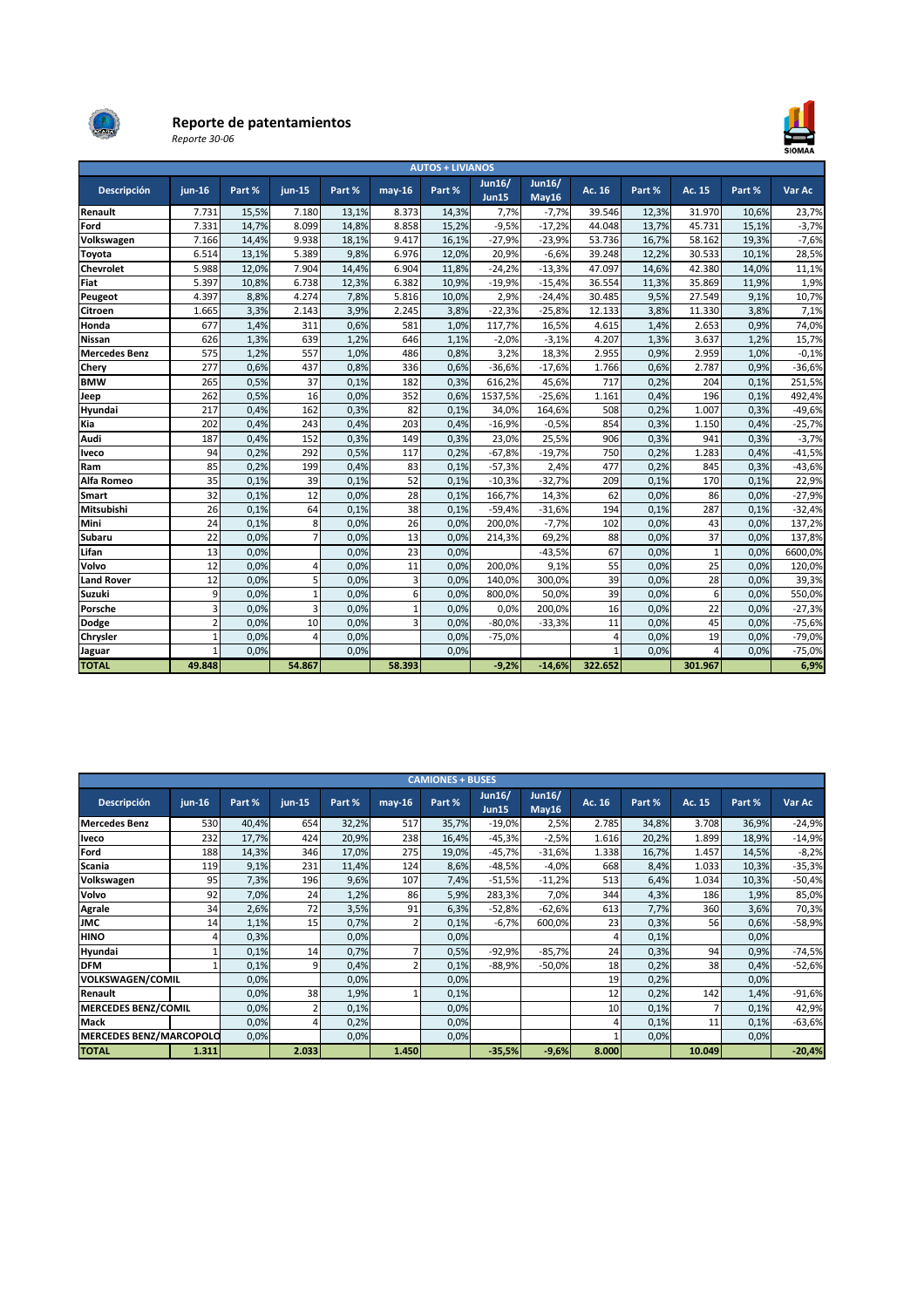



# Patentamientos por modelo - Ranking de automóviles

| <b>AUTOMÓVILES</b> |                              |          |        |          |        |          |        |                        |                        |         |        |              |        |           |
|--------------------|------------------------------|----------|--------|----------|--------|----------|--------|------------------------|------------------------|---------|--------|--------------|--------|-----------|
| <b>Rank</b>        | Descripción                  | $jun-16$ | Part % | $jun-15$ | Part % | $may-16$ | Part % | Jun16/<br><b>Jun15</b> | <b>Jun16/</b><br>Mav16 | Ac. 16  | Part % | Ac. 15       | Part % | Var Ac    |
| 1                  | <b>Fiat PALIO</b>            | 2.409    | 6,3%   | 2.651    | 6,2%   | 2.913    | 6,4%   | $-9,1%$                | $-17,3%$               | 16.180  | 6,4%   | 13.765       | 5,7%   | 17,5%     |
| $\overline{2}$     | Renault CLIO MIO             | 1.852    | 4,9%   | 1.605    | 3,7%   | 1.941    | 4,3%   | 15,4%                  | $-4,6%$                | 11.484  | 4,5%   | 9.991        | 4,2%   | 14,9%     |
| 3                  | <b>Toyota ETIOS</b>          | 1.776    | 4,7%   | 1.604    | 3,7%   | 1.604    | 3,5%   | 10.7%                  | 10,7%                  | 11.627  | 4,6%   | 9.337        | 3,9%   | 24,5%     |
| 4                  | Ford FOCUS II                | 1.632    | 4,3%   | 1.015    | 2,4%   | 1.894    | 4,2%   | 60,8%                  | $-13,8%$               | 10.776  | 4,2%   | 10.023       | 4,2%   | 7,5%      |
| 5                  | <b>Chevrolet ONIX</b>        | 1.614    | 4,2%   | 541      | 1,3%   | 1.065    | 2,3%   | 198,3%                 | 51,6%                  | 8.154   | 3,2%   | 5.522        | 2,3%   | 47,7%     |
| 6                  | Ford KA                      | 1.539    | 4.0%   | 6        | 0,0%   | 1.220    | 2,7%   | 25550,0%               | 26,2%                  | 4.216   | 1,7%   | 23           | 0,0%   | 18230,4%  |
| $\overline{7}$     | <b>Renault NUEVO SANDERO</b> | 1.516    | 4,0%   | 1.896    | 4,4%   | 1.424    | 3,1%   | $-20,0%$               | 6,5%                   | 6.539   | 2,6%   | 2.238        | 0,9%   | 192,2%    |
| 8                  | Volkswagen GOL               | 1.470    | 3.9%   | 2.791    | 6,5%   | 1.970    | 4,3%   | $-47.3%$               | $-25.4%$               | 13.361  | 5,3%   | 15.703       | 6,6%   | $-14,9%$  |
| 9                  | Peugeot 208                  | 1.375    | 3,6%   | 1.109    | 2,6%   | 1.737    | 3,8%   | 24,0%                  | $-20.8%$               | 9.632   | 3,8%   | 8.865        | 3,7%   | 8,7%      |
| 10                 | Ford FIESTA KINETIC          | 1.249    | 3,3%   | 2.884    | 6,7%   | 1.945    | 4,3%   | $-56,7%$               | $-35,8%$               | 9.664   | 3,8%   | 13.599       | 5,7%   | $-28,9%$  |
| 11                 | <b>Ford ECOSPORT</b>         | 1.247    | 3,3%   | 2.441    | 5,7%   | 1.875    | 4,1%   | $-48,9%$               | $-33,5%$               | 10.008  | 3,9%   | 12.571       | 5,2%   | $-20,4%$  |
| 12                 | <b>Toyota COROLLA</b>        | 1.239    | 3,2%   | 1.337    | 3,1%   | 1.547    | 3,4%   | $-7,3%$                | $-19,9%$               | 9.191   | 3,6%   | 7.731        | 3,2%   | 18,9%     |
| 13                 | <b>Renault DUSTER</b>        | 1.067    | 2,8%   | 814      | 1,9%   | 1.233    | 2,7%   | 31,1%                  | $-13,5%$               | 4.347   | 1,7%   | 4.298        | 1,8%   | 1,1%      |
| 14                 | <b>Fiat SIENA</b>            | 1.061    | 2,8%   | 1.861    | 4,3%   | 1.342    | 3,0%   | $-43,0%$               | $-20,9%$               | 8.378   | 3,3%   | 8.056        | 3,4%   | 4,0%      |
| 15                 | <b>Volkswagen SURAN</b>      | 1.038    | 2,7%   | 1.443    | 3,4%   | 1.459    | 3,2%   | $-28,1%$               | $-28,9%$               | 7.719   | 3,0%   | 8.616        | 3,6%   | $-10,4%$  |
| 16                 | Volkswagen UP                | 849      | 2,2%   | 1.345    | 3,1%   | 1.210    | 2,7%   | $-36,9%$               | $-29,8%$               | 5.376   | 2,1%   | 6.239        | 2,6%   | $-13,8%$  |
| 17                 | <b>Chevrolet PRISMA</b>      | 843      | 2,2%   | 517      | 1,2%   | 756      | 1,7%   | 63,1%                  | 11,5%                  | 5.695   | 2,2%   | 4.308        | 1,8%   | 32,2%     |
| 18                 | <b>Chevrolet TRACKER</b>     | 730      | 1,9%   | 528      | 1,2%   | 886      | 2,0%   | 38,3%                  | $-17,6%$               | 4.654   | 1,8%   | 2.612        | 1,1%   | 78,2%     |
| 19                 | <b>Chevrolet CLASSIC</b>     | 729      | 1,9%   | 3.676    | 8,6%   | 2.059    | 4,5%   | $-80,2%$               | $-64,6%$               | 13.960  | 5,5%   | 13.230       | 5,5%   | 5,5%      |
| 20                 | <b>Renault NUEVO LOGAN</b>   | 697      | 1,8%   | 640      | 1,5%   | 852      | 1,9%   | 8,9%                   | $-18,2%$               | 3.573   | 1,4%   | 1.343        | 0,6%   | 166,1%    |
| 21                 | <b>Chevrolet SPIN</b>        | 658      | 1,7%   | 411      | 1,0%   | 650      | 1,4%   | 60,1%                  | 1,2%                   | 4.401   | 1,7%   | 4.013        | 1,7%   | 9,7%      |
| 22                 | <b>Renault KANGOO</b>        | 639      | 1,7%   | 151      | 0,4%   | 716      | 1,6%   | 323,2%                 | $-10,8%$               | 3.843   | 1,5%   | 3.289        | 1,4%   | 16,8%     |
| 23                 | Peugeot 308                  | 620      | 1,6%   | 961      | 2,2%   | 966      | 2,1%   | $-35,5%$               | $-35,8%$               | 5.857   | 2,3%   | 6.413        | 2,7%   | $-8,7%$   |
| 24                 | Honda HR-V                   | 603      | 1,6%   |          | 0,0%   | 432      | 1,0%   |                        | 39,6%                  | 3.349   | 1,3%   |              | 0,0%   |           |
| 25                 | Volkswagen FOX               | 562      | 1,5%   | 564      | 1,3%   | 634      | 1,4%   | $-0,4%$                | $-11,4%$               | 3.458   | 1,4%   | 4.585        | 1,9%   | $-24,6%$  |
| 26                 | <b>Volkswagen VOYAGE</b>     | 524      | 1,4%   | 517      | 1,2%   | 769      | 1,7%   | 1,4%                   | $-31,9%$               | 4.580   | 1,8%   | 4.920        | 2,1%   | $-6,9%$   |
| 27                 | Peugeot 2008                 | 498      | 1,3%   |          | 0,0%   | 841      | 1,9%   |                        | $-40,8%$               | 2.348   | 0,9%   |              | 0,0%   |           |
| 28                 | Toyota SW4                   | 497      | 1,3%   | 29       | 0,1%   | 449      | 1,0%   | 1613,8%                | 10,7%                  | 1.720   | 0,7%   | 124          | 0,1%   | 1287,1%   |
| 29                 | <b>Chevrolet CRUZE</b>       | 454      | 1,2%   | 331      | 0,8%   | 343      | 0,8%   | 37,2%                  | 32,4%                  | 2.230   | 0,9%   | 1.343        | 0,6%   | 66,1%     |
| 30                 | Peugeot 207                  | 444      | 1,2%   | 724      | 1,7%   | 684      | 1,5%   | $-38,7%$               | $-35,1%$               | 3.217   | 1,3%   | 3.622        | 1,5%   | $-11,2%$  |
| 31                 | Peugeot 408                  | 416      | 1,1%   | 456      | 1,1%   | 574      | 1,3%   | $-8.8%$                | $-27,5%$               | 3.349   | 1,3%   | 2.537        | 1,1%   | 32,0%     |
| 32                 | <b>Peugeot PARTNER</b>       | 409      | 1,1%   | 393      | 0,9%   | 406      | 0,9%   | 4,1%                   | 0,7%                   | 2.136   | 0,8%   | 2.147        | 0,9%   | $-0,5%$   |
| 33                 | Citroen C3                   | 405      | 1,1%   | 719      | 1,7%   | 610      | 1,3%   | $-43,7%$               | $-33,6%$               | 3.309   | 1,3%   | 3.565        | 1,5%   | $-7,2%$   |
| 34                 | Citroen C4 LOUNGE            | 383      | 1.0%   | 547      | 1,3%   | 622      | 1,4%   | $-30.0%$               | $-38,4%$               | 3.728   | 1,5%   | 2.707        | 1,1%   | 37,7%     |
| 35                 | <b>Citroen C3 AIRCROSS</b>   | 327      | 0,9%   | 87       | 0,2%   | 374      | 0,8%   | 275,9%                 | $-12,6%$               | 1.611   | 0,6%   | 653          | 0,3%   | 146,7%    |
| 36                 | Volkswagen GOLF              | 325      | 0,9%   | 346      | 0,8%   | 342      | 0,8%   | $-6,1%$                | $-5,0%$                | 2.034   | 0,8%   | 1.291        | 0,5%   | 57,6%     |
| 37                 | <b>Fiat PUNTO</b>            | 318      | 0,8%   | 260      | 0,6%   | 403      | 0,9%   | 22,3%                  | $-21,1%$               | 2.107   | 0,8%   | 2.288        | 1,0%   | $-7,9%$   |
| 38                 | <b>Renault FLUENCE</b>       | 296      | 0,8%   | 237      | 0,6%   | 458      | 1,0%   | 24,9%                  | $-35,4%$               | 2.258   | 0,9%   | 1.596        | 0,7%   | 41,5%     |
| 39                 | <b>Volkswagen POLO</b>       | 283      | 0.7%   |          | 0.0%   | 308      | 0,7%   |                        | $-8,1%$                | 1.654   | 0,7%   | $\mathbf{1}$ | 0,0%   | 165300,0% |
| 40                 | <b>Jeep RENEGADE</b>         | 238      | 0,6%   |          | 0,0%   | 341      | 0,8%   |                        | $-30,2%$               | 1.031   | 0,4%   |              | 0,0%   |           |
| 41                 | <b>Volkswagen VENTO</b>      | 225      | 0,6%   | 452      | 1,1%   | 191      | 0,4%   | $-50,2%$               | 17,8%                  | 1.459   | 0,6%   | 2.602        | 1,1%   | $-43,9%$  |
| 42                 | <b>Nissan NOTE</b>           | 203      | 0,5%   | 213      | 0,5%   | 221      | 0,5%   | $-4,7%$                | $-8,1%$                | 1.301   | 0,5%   | 441          | 0,2%   | 195,0%    |
| 43                 | <b>Nissan MARCH</b>          | 167      | 0,4%   | 206      | 0,5%   | 167      | 0,4%   | $-18,9%$               | 0,0%                   | 1.208   | 0,5%   | 1.115        | 0,5%   | 8,3%      |
| 44                 | <b>Chery TIGGO</b>           | 153      | 0.4%   | 221      | 0,5%   | 191      | 0,4%   | $-30,8%$               | $-19.9%$               | 984     | 0,4%   | 1.488        | 0,6%   | $-33,9%$  |
| 45                 | <b>Fiat GRAND SIENA</b>      | 114      | 0,3%   | 101      | 0,2%   | 192      | 0,4%   | 12,9%                  | $-40,6%$               | 1.152   | 0,5%   | 1.721        | 0,7%   | $-33,1%$  |
| 46                 | <b>Chevrolet AGILE</b>       | 112      | 0,3%   | 879      | 2,1%   | 347      | 0,8%   | $-87,3%$               | $-67,7%$               | 1.767   | 0,7%   | 4.305        | 1,8%   | $-59,0%$  |
| 47                 | Citroen BERLINGO             | 108      | 0,3%   | 95       | 0,2%   | 142      | 0.3%   | 13,7%                  | $-23,9%$               | 639     | 0,3%   | 638          | 0,3%   | 0,2%      |
| 48                 | Nissan VERSA                 | 104      | 0,3%   | 96       | 0,2%   | 91       | 0,2%   | 8,3%                   | 14,3%                  | 582     | 0,2%   | 700          | 0,3%   | $-16,9%$  |
| 49                 | <b>Chevrolet CAPTIVA</b>     | 103      | 0,3%   | 58       | 0,1%   | 107      | 0,2%   | 77,6%                  | $-3,7%$                | 739     | 0,3%   | 232          | 0,1%   | 218,5%    |
| 50                 | Chery QQ                     | 91       | 0,2%   | 128      | 0,3%   | 99       | 0,2%   | $-28,9%$               | $-8,1%$                | 324     | 0,1%   | 762          | 0,3%   | $-57,5%$  |
| 51                 | <b>OTROS</b>                 | 1.999    | 5,2%   | 3.055    | 7,1%   | 1.932    | 4,2%   | $-34,6%$               | 3,5%                   | 11.419  | 4,5%   | 22.664       | 9,4%   | $-49,6%$  |
|                    | <b>TOTAL</b>                 | 38.210   |        | 42.941   |        | 45.534   |        | $-11.0%$               | $-16.1%$               | 254.328 |        | 239.832      |        | 6,0%      |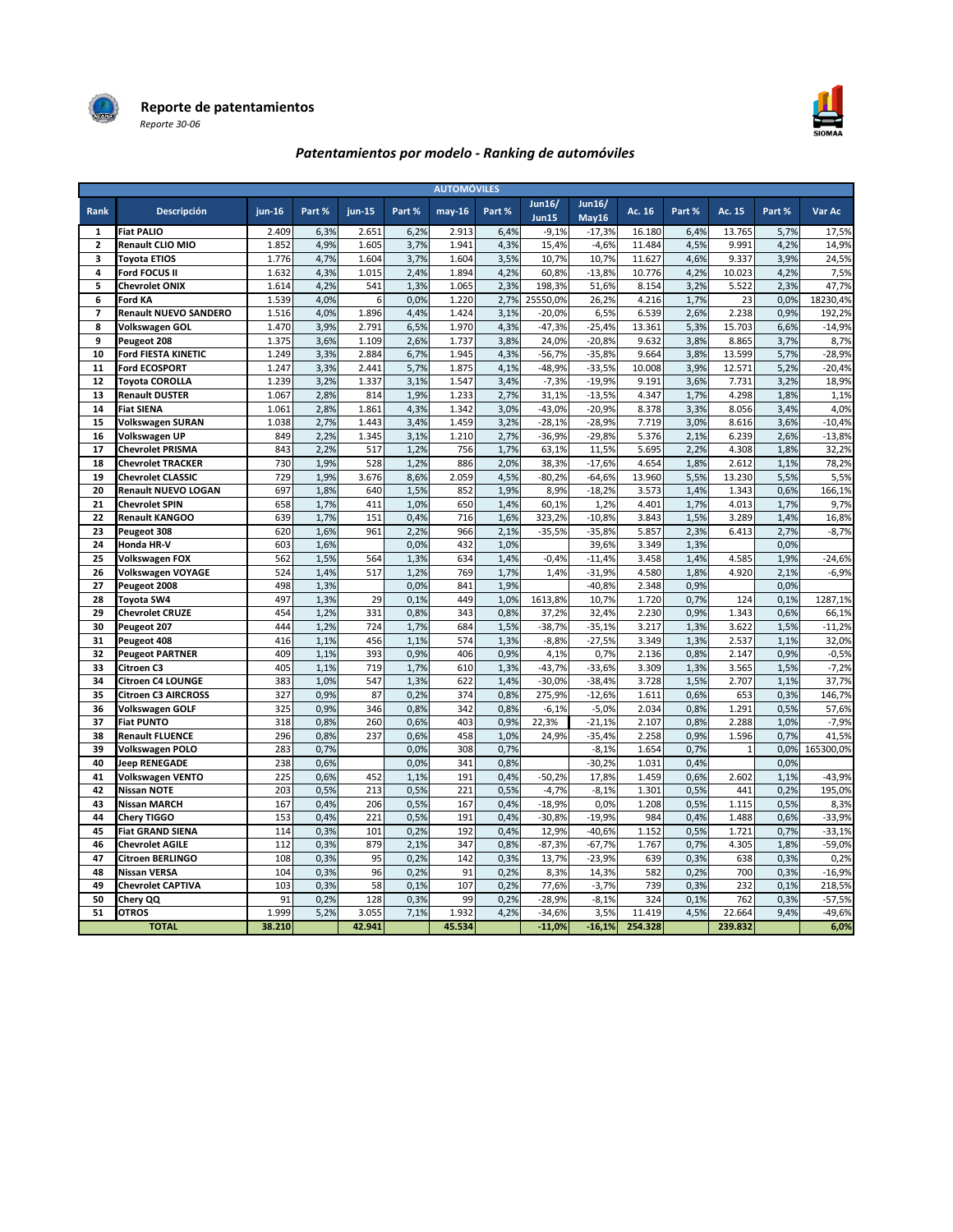



# Patentamientos por modelo - Ranking de livianos y pesados

|      |                               |          |        |          |        | <b>COMERCIAL LIVIANO</b> |        |                               |                        |        |        |        |        |          |
|------|-------------------------------|----------|--------|----------|--------|--------------------------|--------|-------------------------------|------------------------|--------|--------|--------|--------|----------|
| Rank | Descripción                   | $jun-16$ | Part % | $jun-15$ | Part % | $may-16$                 | Part % | <b>Jun16/</b><br><b>Jun15</b> | <b>Jun16/</b><br>May16 | Ac. 16 | Part % | Ac. 15 | Part % | Var Ac   |
| 1    | Toyota HILUX                  | 2.988    | 25,7%  | 2.367    | 19,9%  | 3.362                    | 26,2%  | 26,2%                         | $-11,1%$               | 16.584 | 24,3%  | 13.085 | 21,1%  | 26,7%    |
| 2    | <b>Ford RANGER</b>            | 1.543    | 13,3%  | 1.641    | 13,8%  | 1.750                    | 13,6%  | $-6,0%$                       | $-11,8%$               | 8.323  | 12,2%  | 8.788  | 14,1%  | $-5,3%$  |
| 3    | <b>Volkswagen AMAROK</b>      | 1.467    | 12,6%  | 1.621    | 13,6%  | 1.980                    | 15,4%  | $-9,5%$                       | $-25,9%$               | 10.213 | 15,0%  | 8.624  | 13,9%  | 18,4%    |
| 4    | <b>Renault DUSTER OROCH</b>   | 803      | 6,9%   |          | 0,0%   | 857                      | 6,7%   |                               | $-6,3%$                | 2.725  | 4,0%   |        | 0,0%   |          |
| 5.   | <b>Fiat NUEVO FIORINO</b>     | 588      | 5,1%   | 467      | 3,9%   | 675                      | 5,3%   | 25,9%                         | $-12,9%$               | 3.655  | 5,4%   | 2.102  | 3,4%   | 73,9%    |
| 6    | <b>Chevrolet S-10</b>         | 584      | 5,0%   | 256      | 2,2%   | 441                      | 3,4%   | 128,1%                        | 32,4%                  | 3.620  | 5,3%   | 2.679  | 4,3%   | 35,1%    |
|      | <b>Renault KANGOO</b>         | 574      | 4,9%   | 1.570    | 13,2%  | 571                      | 4,4%   | $-63,4%$                      | 0,5%                   | 3.395  | 5,0%   | 5.725  | 9,2%   | $-40,7%$ |
| 8    | <b>Peugeot PARTNER</b>        | 563      | 4,8%   | 531      | 4,5%   | 539                      | 4,2%   | 6,0%                          | 4,5%                   | 3.489  | 5,1%   | 3.128  | 5,0%   | 11,5%    |
| 9    | <b>Fiat STRADA</b>            | 481      | 4,1%   | 515      | 4,3%   | 483                      | 3,8%   | $-6,6%$                       | $-0.4%$                | 2.734  | 4,0%   | 2.524  | 4,1%   | 8,3%     |
| 10   | <b>Citroen BERLINGO</b>       | 389      | 3,3%   | 433      | 3,6%   | 407                      | 3,2%   | $-10,2%$                      | $-4,4%$                | 2.277  | 3,3%   | 2.233  | 3,6%   | 2,0%     |
| 11   | <b>Volkswagen SAVEIRO</b>     | 364      | 3,1%   | 789      | 6,6%   | 519                      | 4,0%   | $-53,9%$                      | $-29,9%$               | 3.669  | 5,4%   | 4.665  | 7,5%   | $-21,4%$ |
| 12   | <b>Mercedes Benz SPRINTER</b> | 288      | 2,5%   | 459      | 3,9%   | 274                      | 2,1%   | $-37,3%$                      | 5,1%                   | 1.678  | 2,5%   | 2.360  | 3,8%   | $-28,9%$ |
| 13   | <b>Renault CLIO WORK</b>      | 147      | 1,3%   | 20       | 0,2%   | 142                      | 1,1%   | 635,0%                        | 3,5%                   | 688    | 1,0%   | 20     | 0,0%   | 3340,0%  |
| 14   | <b>Fiat TORO</b>              | 120      | 1,0%   |          | 0,0%   |                          | 0,0%   |                               |                        | 120    | 0,2%   |        | 0,0%   |          |
| 15   | <b>Mercedes Benz VITO</b>     | 95       | 0,8%   |          | 0,0%   | 102                      | 0,8%   |                               | $-6,9%$                | 706    | 1,0%   |        | 0,0%   |          |
| 16   | <b>Iveco DAILY</b>            | 94       | 0,8%   | 292      | 2,5%   | 117                      | 0,9%   | $-67,8%$                      | $-19,7%$               | 750    | 1,1%   | 1.283  | 2,1%   | $-41,5%$ |
| 17   | <b>Ram 1500</b>               | 76       | 0,7%   | 189      | 1,6%   | 76                       | 0,6%   | $-59,8%$                      | 0,0%                   | 438    | 0,6%   | 771    | 1,2%   | $-43,2%$ |
| 18   | <b>Nissan FRONTIER</b>        | 70       | 0,6%   | 6        | 0,1%   | 82                       | 0,6%   | 1066,7%                       | $-14,6%$               | 611    | 0,9%   | 36     | 0,1%   | 1597,2%  |
| 19   | <b>Renault NUEVO MASTER</b>   | 68       | 0,6%   | 179      | 1,5%   | 93                       | 0,7%   | $-62,0%$                      | $-26,9%$               | 407    | 0,6%   | 675    | 1,1%   | $-39,7%$ |
| 20   | Fiat NUEVO UNO CARGO          | 65       | 0,6%   |          | 0.0%   | 84                       | 0,7%   |                               | $-22,6%$               | 379    | 0,6%   |        | 0,0%   |          |
| 21   | Otros                         | 271      | 2,3%   | 591      | 5,0%   | 305                      | 2,4%   | $-54,1%$                      | $-11,1%$               | 1.863  | 2,7%   | 3.437  | 5,5%   | $-45,8%$ |
|      | <b>TOTAL</b>                  | 11.638   |        | 11.926   |        | 12.859                   |        | $-2,4%$                       | $-9,5%$                | 68.324 |        | 62.135 |        | 10,0%    |

| <b>COMERCIAL PESADO</b> |                                  |        |        |        |        |          |        |                               |                        |        |        |        |        |          |
|-------------------------|----------------------------------|--------|--------|--------|--------|----------|--------|-------------------------------|------------------------|--------|--------|--------|--------|----------|
| Rank                    | <b>Descripción</b>               | iun-16 | Part % | iun-15 | Part % | $may-16$ | Part % | <b>Jun16/</b><br><b>Jun15</b> | <b>Jun16/</b><br>May16 | Ac. 16 | Part % | Ac. 15 | Part % | Var Ac   |
| 1                       | <b>Iveco 170 E</b>               | 113    | 8,6%   | 201    | 9,9%   | 109      | 7,5%   | $-43,8%$                      | 3,7%                   | 889    | 11,1%  | 923    | 9,2%   | $-3,7%$  |
| $\overline{2}$          | Mercedes Benz BMO 368 VER        | 71     | 5,4%   |        | 0,0%   | 22       | 1,5%   |                               | 222,7%                 | 94     | 1,2%   |        | 0,0%   |          |
| 3                       | Mercedes Benz OF-1519            | 70     | 5,3%   |        | 0,0%   | 7        | 0,5%   |                               | 900,0%                 | 89     | 1,1%   |        | 0,0%   |          |
| 4                       | <b>Mercedes Benz ACCELO 815</b>  | 64     | 4,9%   |        | 0.0%   | 94       | 6,5%   |                               | $-31,9%$               | 224    | 2,8%   |        | 0.0%   |          |
| 5                       | Ford CARGO 1723                  | 53     | 4,0%   |        | 0.0%   | 72       | 5,0%   |                               | $-26,4%$               | 219    | 2,7%   |        | 0,0%   |          |
| 6                       | Mercedes Benz BMO 384 VER        | 51     | 3,9%   |        | 0.0%   | 10       | 0,7%   |                               | 410,0%                 | 68     | 0,9%   |        | 0.0%   |          |
| 7                       | <b>Ford F-4000</b>               | 40     | 3,1%   | 88     | 4,3%   | 30       | 2,1%   | $-54.6%$                      | 33,3%                  | 178    | 2,2%   | 374    | 3,7%   | $-52,4%$ |
| 8                       | Mercedes Benz ATEGO 1726         | 39     | 3.0%   |        | 0.0%   | 44       | 3,0%   |                               | $-11,4%$               | 135    | 1,7%   |        | 0.0%   |          |
| 9                       | Volkswagen 17.280                | 38     | 2,9%   |        | 0.0%   | 27       | 1,9%   |                               | 40.7%                  | 87     | 1,1%   |        | 0,0%   |          |
| 10                      | <b>Iveco 450 E</b>               | 31     | 2,4%   | 79     | 3,9%   | 43       | 3,0%   | $-60,8%$                      | $-27,9%$               | 261    | 3,3%   | 343    | 3.4%   | $-23,9%$ |
| 11                      | Mercedes Benz O-500              | 31     | 2.4%   | 38     | 1,9%   | 40       | 2,8%   | $-18.4%$                      | $-22,5%$               | 241    | 3,0%   | 199    | 2,0%   | 21,1%    |
| 12                      | <b>Mercedes Benz 710</b>         | 28     | 2,1%   | 91     | 4.5%   | 31       | 2,1%   | $-69.2%$                      | $-9,7%$                | 259    | 3,2%   | 507    | 5,1%   | $-48,9%$ |
| 13                      | <b>Mercedes Benz 1735</b>        | 26     | 2,0%   |        | 0,0%   | 10       | 0,7%   |                               | 160.0%                 | 52     | 0,7%   |        | 0.0%   |          |
| 14                      | Iveco 460S36                     | 21     | 1,6%   |        | 0.0%   | 32       | 2,2%   |                               | $-34,4%$               | 64     | 0,8%   |        | 0.0%   |          |
| 15                      | <b>Mercedes Benz 693 VERSION</b> | 19     | 1,5%   |        | 0,1%   | 47       | 3,2%   | 1800.0%                       | $-59,6%$               | 88     | 1,1%   | 3      | 0.0%   | 2833,3%  |
| 16                      | Scania G310                      | 18     | 1,4%   | 23     | 1,1%   | 18       | 1,2%   | $-21.7%$                      | 0,0%                   | 82     | 1,0%   | 95     | 1,0%   | $-13,7%$ |
| 17                      | <b>Iveco DAILY</b>               | 17     | 1,3%   |        | 0.0%   |          | 0,5%   |                               | 142,9%                 | 29     | 0,4%   |        | 0.0%   |          |
| 18                      | Iveco 490 S                      | 16     | 1,2%   | 35     | 1,7%   | 17       | 1,2%   | $-54,3%$                      | $-5,9%$                | 131    | 1,6%   | 203    | 2,0%   | $-35,5%$ |
| 19                      | Volvo FH 460                     | 16     | 1,2%   |        | 0.0%   | 20       | 1,4%   |                               | $-20,0%$               | 44     | 0,6%   |        | 0,0%   |          |
| 20                      | Agrale MA 15                     | 15     | 1,1%   | 12     | 0,6%   | 16       | 1,1%   | 25,0%                         | $-6,3%$                | 136    | 1,7%   | 31     | 0,3%   | 338,7%   |
| 21                      | <b>Otros</b>                     | 534    | 40,7%  | 1.465  | 72,1%  | 754      |        | $-63,5%$                      |                        | 4.630  | 57,9%  | 7.371  | 73,4%  | $-37,2%$ |
|                         | <b>TOTAL</b>                     | 1.311  |        | 2.033  |        | 1.450    |        | $-35,5%$                      | $-9,6%$                | 8.000  |        | 10.049 |        | $-20,4%$ |